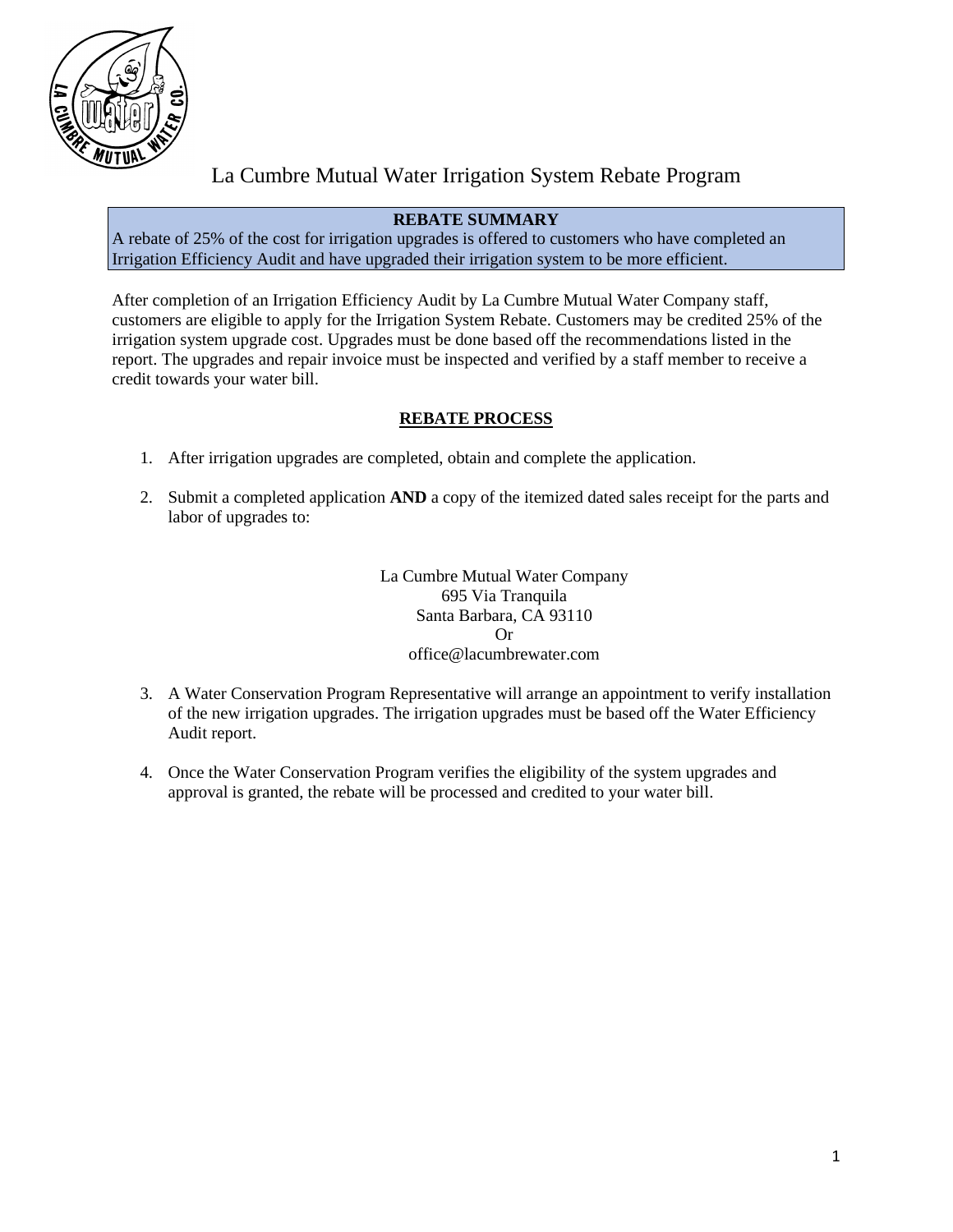

# **IRRIGATION SYSTEM REBATE PROGRAM GUIDELINES AND CONDITIONS:**

#### Qualifying Applicants

Customers who pay a water utility bill to La Cumbre Mutual Water Co.

#### Rebate Details

The rebate amount is 25% of the cost of irrigation upgrades recommended by La Cumbre Water staff.

To be eligible for the rebate customers must, complete an Irrigation Efficiency Audit, make irrigation upgrades recommended by audit report and submit an itemized bill for parts and labor of the upgrades done to the irrigation system. The application must be submitted after the Irrigation Efficiency Audit. By applying, applicants agree to an inspection to verify the irrigation system upgrades. Rebates will only be awarded after verification of proper installation and compliance with the requirements of this rebate. Rebate will be credited to your water bill.

#### Rebate Requirements

- Irrigation upgrades must be done according to recommendations made by La Cumbre Water Co's Irrigation Efficiency Audit.
- Itemized receipts for parts and labor must be submitted with the rebate application.

#### Important Notes

- Possession or submission of a rebate application does not guarantee a rebate approval.
- Rebates are processed on a first-come, first-served basis while funds last.
- Rebate amounts are subject to change without notification.
- The rebate, if approved, will be credited to the billing account.
- The Irrigation System Rebate Program is subject to change or termination without notice.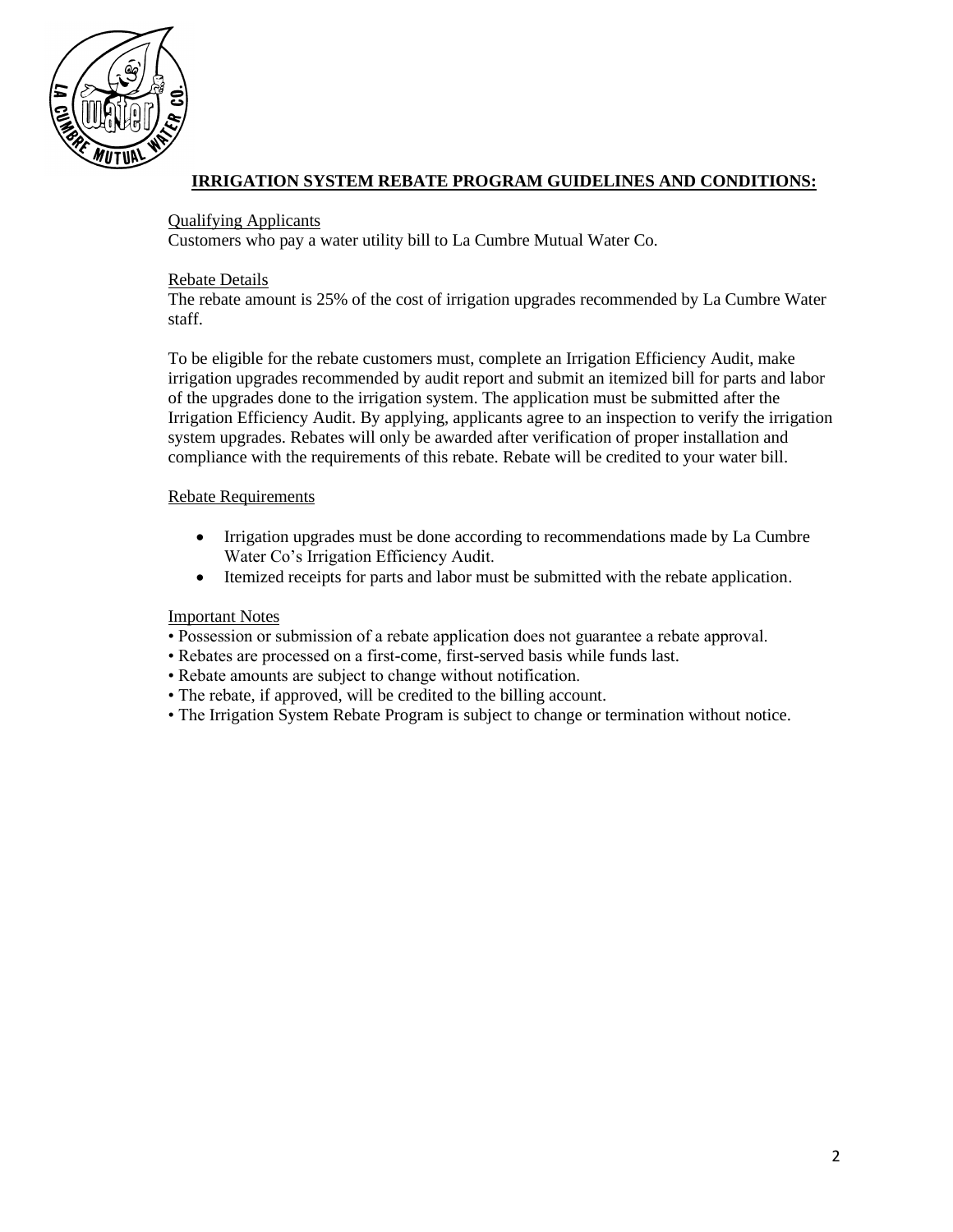

# **Irrigation System Rebate Application**

|                            | Date: $\frac{1}{\sqrt{1-\frac{1}{2}} \cdot \frac{1}{2}}$ |
|----------------------------|----------------------------------------------------------|
| <b>ACCOUNT INFORMATION</b> |                                                          |
|                            |                                                          |
|                            |                                                          |
|                            |                                                          |
|                            |                                                          |
|                            |                                                          |
| <b>REBATE INFORMATION</b>  |                                                          |

Application must be approved prior to issuance of rebate. Incomplete applications will be returned. A copy of the original itemized, dated sales receipt for the irrigation system upgrades parts and labor must be submitted with the completed rebate application after the irrigation audit is performed.

How did you learn about this rebate?

Send completed application and proof of purchase to:

La Cumbre Mutual Water Company 695 Via Tranquila Santa Barbara, CA 93110 Or office@lacumbrewater.com

# IRRIGATION SYSTEM UPGRADE INFORMATION

Complete the information below.

Cost of Upgrades: \_\_\_\_\_\_\_\_\_\_\_\_\_\_ Name of Contractor: \_\_\_\_\_\_\_\_\_\_\_\_\_\_\_\_\_\_\_\_\_\_\_\_\_\_\_\_

Invoice Date: \_\_\_\_\_\_\_\_\_\_\_\_\_\_\_\_\_\_\_\_\_\_\_\_